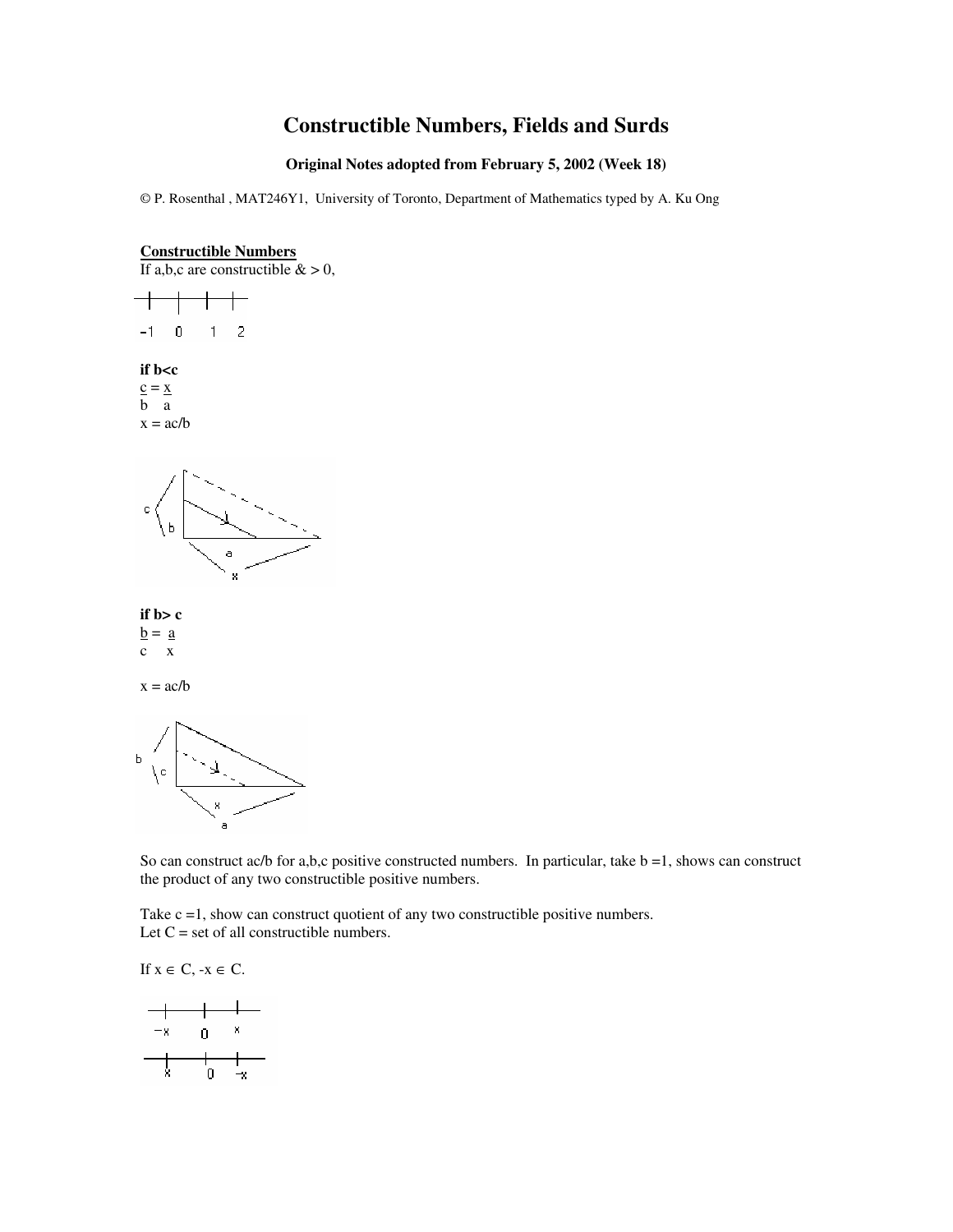$0.1 \in C$ If  $a,b \in C$ , so is  $a + b$ .

**Definition: A subset F of R is a number field if 1)**  $0.1 ∈ F$ 2) If  $x, y \in F$ , so are  $x + y \& x * y$ . **3) If x** ∈ **F, so is –x. 4) If x** ∈ **F & x** ≠ **0, then 1/x** ∈ **F.**

Above we showed: C is a number field.  $C \supset Q$ 

# **Eg. R,Q are number fields**  $Q(\sqrt{2})$  is defined to be  $\{a + b\sqrt{2} : a,b \in Q\}$

Obviously Properties 1,3,4 hold Property 2:  $(a + b \sqrt{2})(c + d\sqrt{2}) = ac + 2bd + (bc + ad) \sqrt{2} \in O(\sqrt{2})$ Property 4:  $\frac{1}{2}$  \* <u>a-b  $\sqrt{2}$ </u> = <u>a-b  $\sqrt{2}$ </u> = <u>a + -b</u>  $\sqrt{2}$  $a + b\sqrt{2}$   $a - b\sqrt{2}$   $a^2 - 2b^2$   $a^2 - 2b^2$   $a^2 - 2b^2$ 

If  $a^2 - 2b^2 = 0$  $a^2 - 2b^2 (a/b)^2 = 2 \implies \sqrt{2}$  rational, contradiction. ∴ If a,b not both 0,  $1/a+b \sqrt{2} \in Q(\sqrt{2})$ 

More generally, if **F** any number field & **r** ∈ **F**, **r** > 0, but  $\sqrt{\textbf{r}}$  **F**. **We define**  $\mathbf{F}(\hat{\mathbf{Y}})$  (the field of F extended by square root of r  $= {a + b \sqrt{r} : a,b \in F}$ 

# **Lemma:** If  $F$ ,  $r$  as above, then  $F(\sqrt{r})$  is a number field.

Proof:  $0.1 \in F$ . closed under +, \*, -

1 \*  $a-b\sqrt{r} = a-b\sqrt{r} = a$  - b  $\sqrt{r}$  if  $a^2 - rb^2 \neq 0$  $a + b\sqrt{r}$   $a - b\sqrt{r}$   $a^2 - rb^2$   $a^2 - rb^2$   $a^2 - rb^2$ 

But if  $a^2 - rb^2 = 0$  $(a/b)^2 = r \Rightarrow r \in F$ , contradiction

Eg.  $F = Q(\sqrt{2})$ ,  $r = \sqrt{3}$ .

 $F(\sqrt{3}) = (Q(\sqrt{2}))( \sqrt{3})$  $=\{ a + b \sqrt{3} : a,b \in Q(\sqrt{2}) \}$  $= \{ a_1 + a_2 \sqrt{2} + (b_1 + b_2 \sqrt{2}) \sqrt{3} : a_1, a_2, b_1, b_2 \in Q \}$ 

**Definition: A tower of number fields is a finite collection of number fields which each obtained from the previous one by adjoining a square root: F<sup>0</sup> a number field**

**F**<sub>1</sub> **= F**<sub>0</sub> ( $\forall$ **r**<sub>0</sub>  $\neq$  **D**<sub>0</sub>  $\forall$ **E**<sub>0</sub>  $\neq$  **D**<sub>0</sub>  $\notin$  **F**<sub>0</sub>  $\mathbf{F}_2 = \mathbf{F}_1 \left( \mathbf{\hat{V}}_1 \right)$  with  $\mathbf{r}_1 \in \mathbf{F}$ ,  $\mathbf{r}_1 > 0$ .  $\mathbf{\hat{V}}_1 \in \mathbf{F}_1$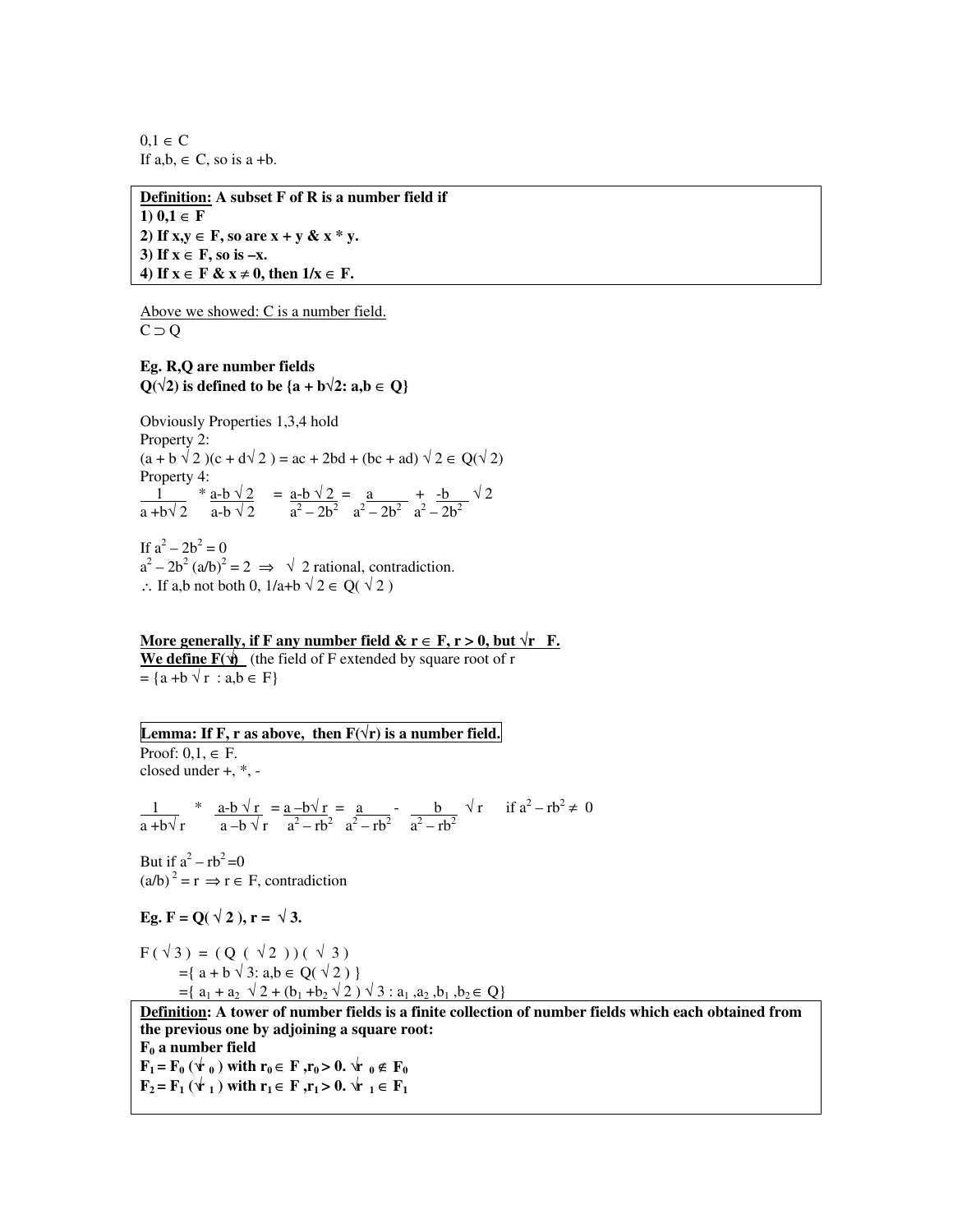#### $\mathbf{F}_0 \subset \mathbf{F}_1 \subset \mathbf{F}_2 \subset \dots \subset \mathbf{F}_k$

### **Theorem:** If  $r \in C$  &  $r > 0$ , then  $\forall \in C$

Proof:



∴ Triangle OCD is similar (~) to Triangle ACD  $\therefore$  x/1 = r / x, x<sup>2</sup> = r ∴ $x = \sqrt{r}$ , and  $x \in C$ , so  $\sqrt{r} \in C$ .

Corollary : If  $Q \subset F_1 \subset F_2 \subset F_3$  ....  $\subset F_k$  is any tower  $(i.e. F_i = F_{i-1}(\vec{Y}_{i-1})$  with  $r_{i-1} \in F_{i-1}$   $r_{i-1} > 0$ ,  $\vec{Y}_{i-1} \notin F_{i-1}$ , then  $F_k \subset C$ 

**Definition: A surd is a number that is in some F<sup>k</sup> that is in a tower starting at Q. Corollary: The collection of surds is contained in C ( or, every surd is constructible)**

Let  $S = set of al surds$  $C = set of all constructible numbers.$ 

Proved:  $S \subset C$ . Want:  $S = C$ .

**To construct numbers:** We start with 0,1, get Q Note: Can construct point (a,b) in plane if and only if can construct numbers a &b.

**If we con construct a,b. We can construct the point (a,b).**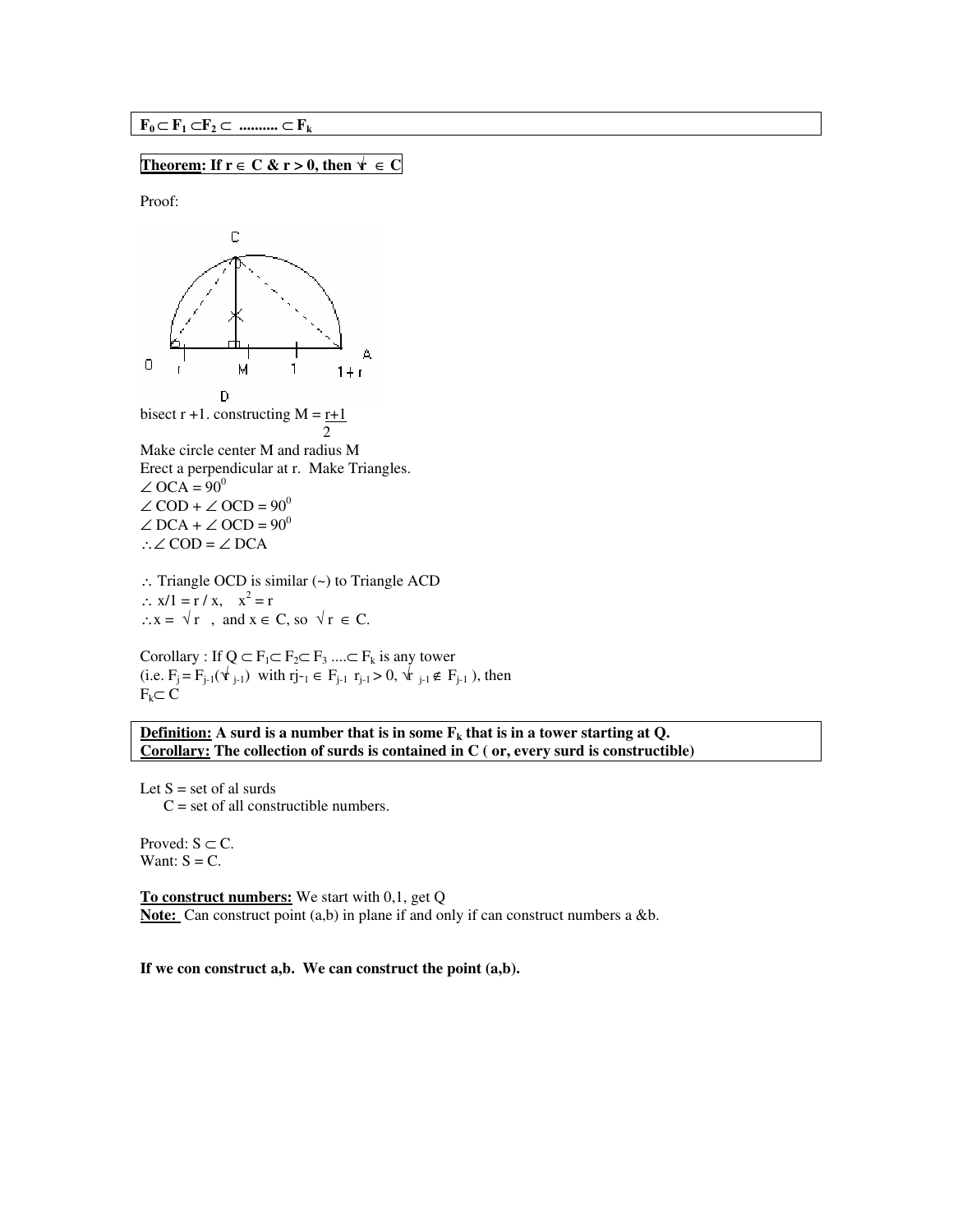

**Given the point (a,b) , we have a,b.**



#### **Must show:**  $C ⊂ S$



#### **Constructions consist of:**

1) joining line between 2 constructed points

2) making circle, center at constructed point, radius a constructed number.

3) taking points of intersection of the above.

#### **To prove C** ⊂ **S, we'll show: if you start with points whose coordinates are in S, then any construction produces points whose coordinates are in S.**

Suppose (a,b) & (c,d) are constructed & a,b,c,d  $\in$  S. Note: There exists an extension (i.e. end of a tower) F of Q a,b,c & d.  $a,b,c,d \in F$ . Equation of line joining:  $(x,y)$ 

 $y-b = d-b$  $x-a$   $c -a$ 

All coefficients are in F. Equation of form  $sx + ty = u$ , with  $s, t, u \in F$ . This proves: a line joining points whose coordinates are in a number field F has an equation with

coefficients in F.

Note: If 2 lines have equations with coefficients in F, then the coordinates of points of intersection one in F. (solve simultaneously)

This proves: If a point is constructed as the intersection of 2 lines, both of which are determined by points with coefficients in S, then that point has coefficients in S.

Given a circle with center (a,b) and radius r, & if a,b,  $r \in F$  (F number field) an equation of circle:  $(x-a)^2$ +  $(y-b)^2 = r^2$ ... coefficients in F.